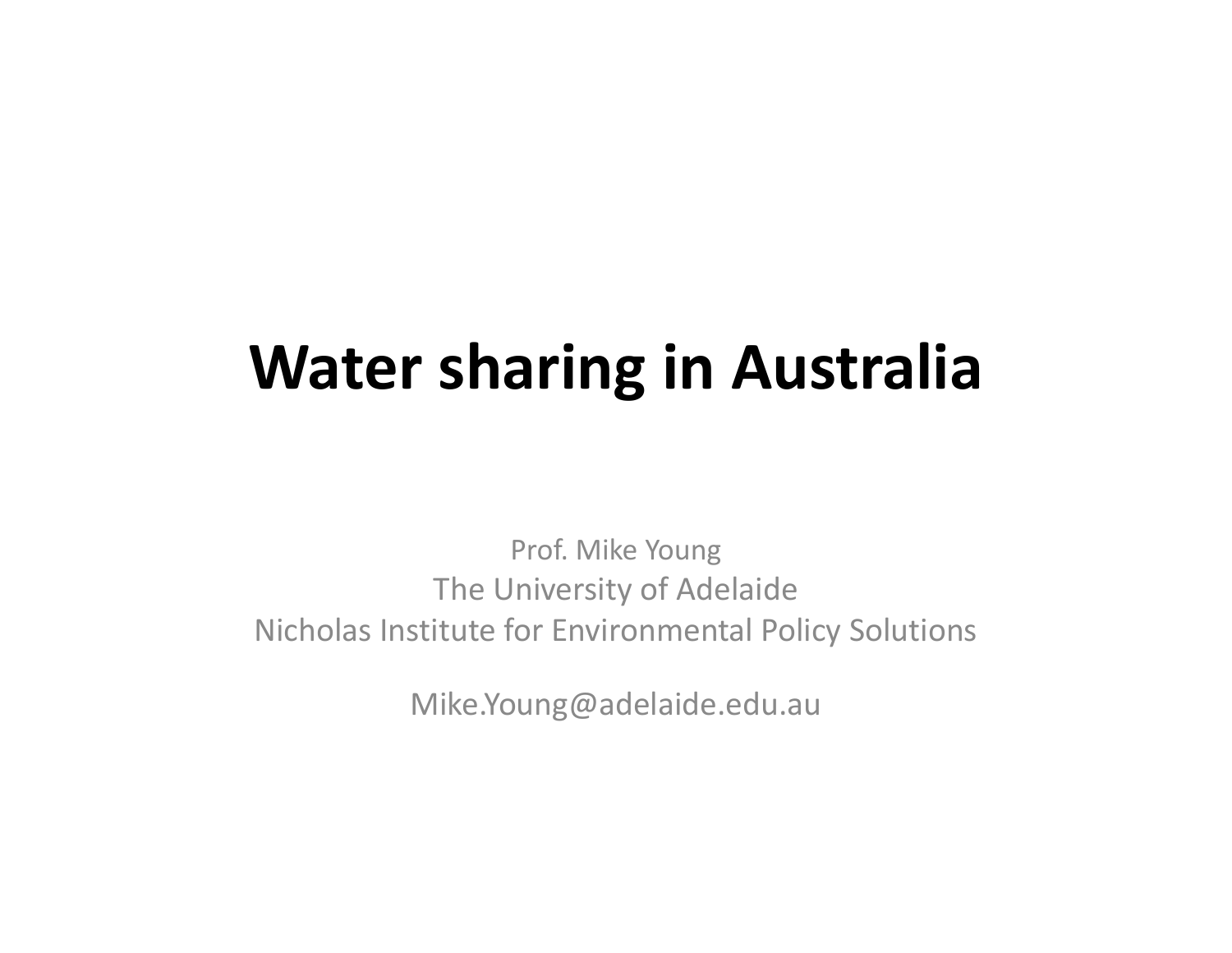#### Growth of Water Trading

**Murray-Darling Basin Water Entitlement Transfers - 1983/84 to 2003/04**



 $\frac{1}{2}$   $\frac{1}{2}$   $\frac{1}{2}$   $\frac{1}{2}$   $\frac{1}{2}$   $\frac{1}{2}$   $\frac{1}{2}$   $\frac{1}{2}$   $\frac{1}{2}$   $\frac{1}{2}$   $\frac{1}{2}$   $\frac{1}{2}$   $\frac{1}{2}$   $\frac{1}{2}$   $\frac{1}{2}$   $\frac{1}{2}$   $\frac{1}{2}$   $\frac{1}{2}$   $\frac{1}{2}$   $\frac{1}{2}$   $\frac{1}{2}$   $\frac{1}{2}$   $\$ Trading has enabled adoption of new technology and "greenfield" development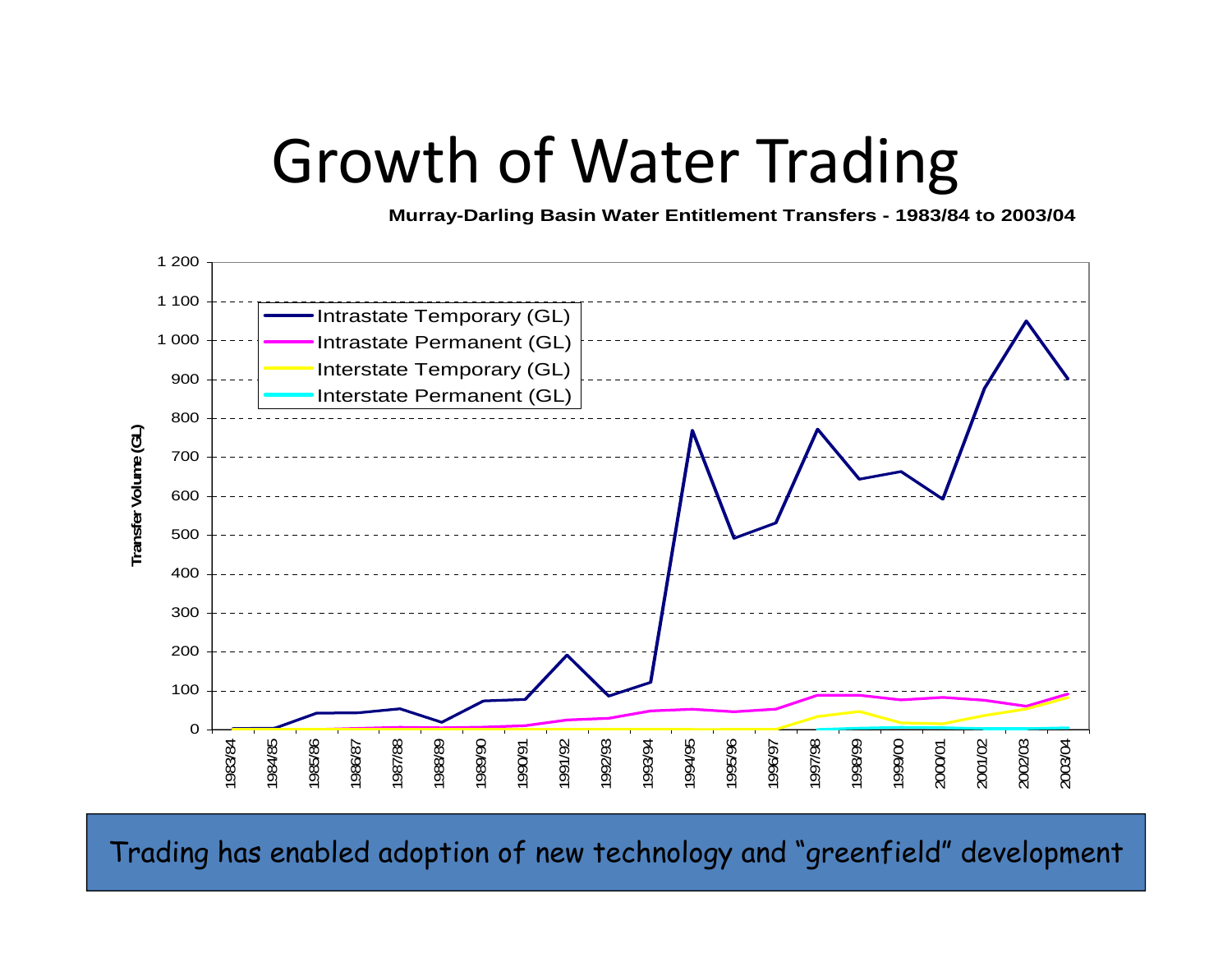#### Australian Water Reform



Have tried to fix the problems created by the naive bolting of markets onto an entitlement regimes that lack hydrological, environmental & economic integrity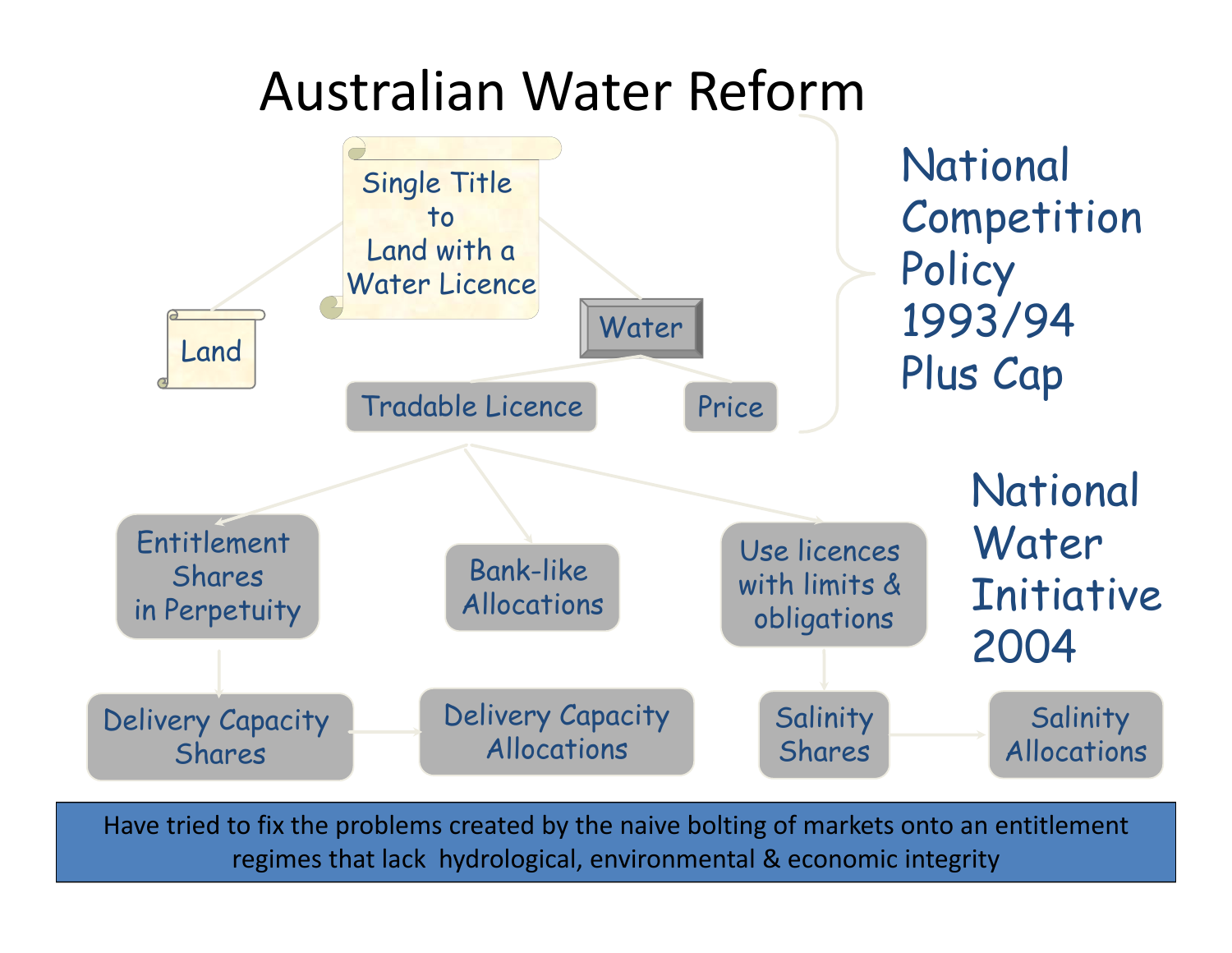#### Outcomes

- Considerable innovation and wealth creation
- Significant environmental improvement
- •Impact of drought much less than expected
- Movement of water out of areas with local environmental problems
- Facilitated considerable greenfields development
- Facilitated considerable structural adjustment without government intervention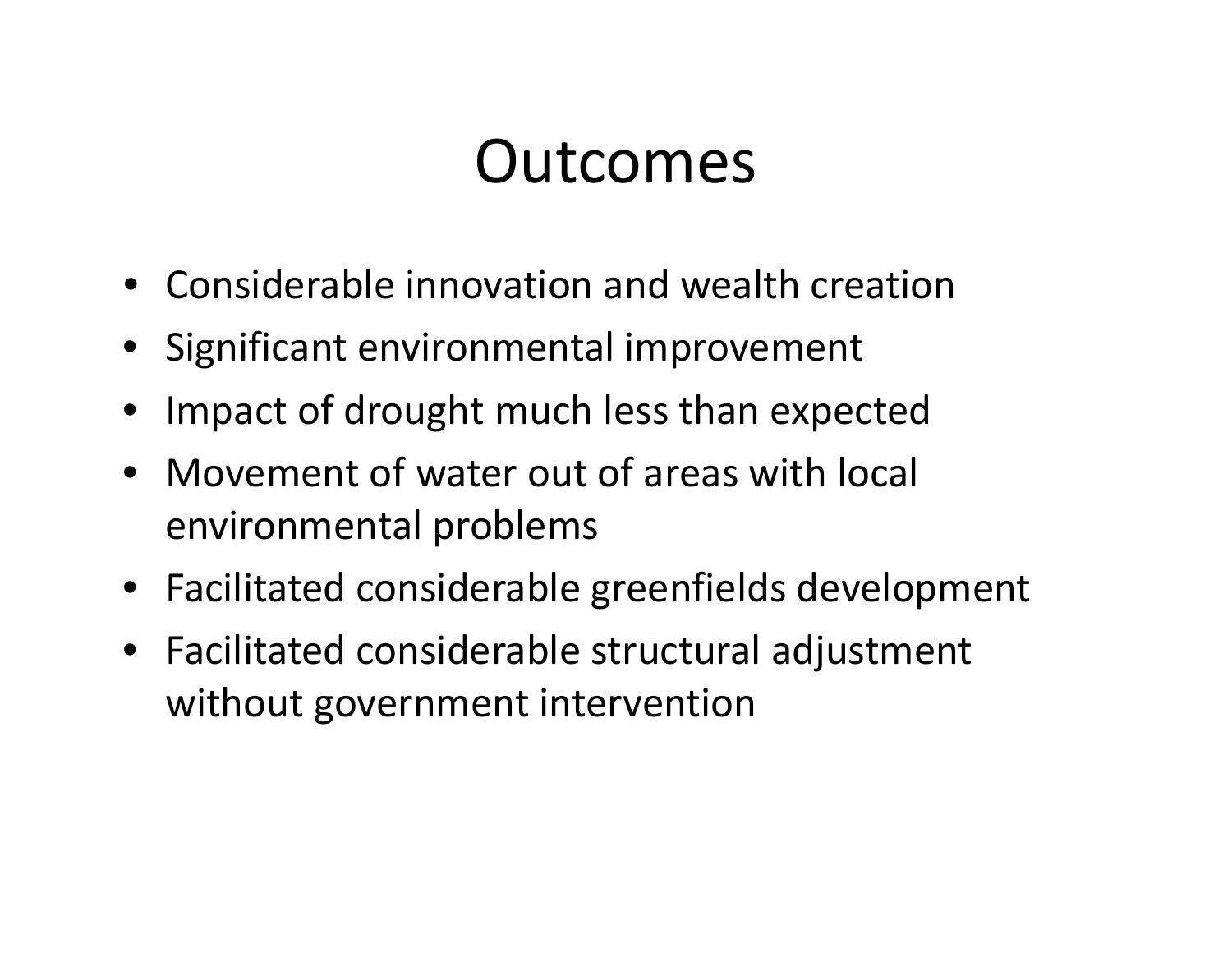# What's the problem and opportunity?

- • Prior appropriation water rights have
	- A volumetric or "area" entitlement
	- A date when they were issued
	- A beneficial‐use obligation
- $\bullet$ Commissioners deciding who is in priority & who gets zero



Poorly enforced Weak incentives High transaction costs Registers & accounts ????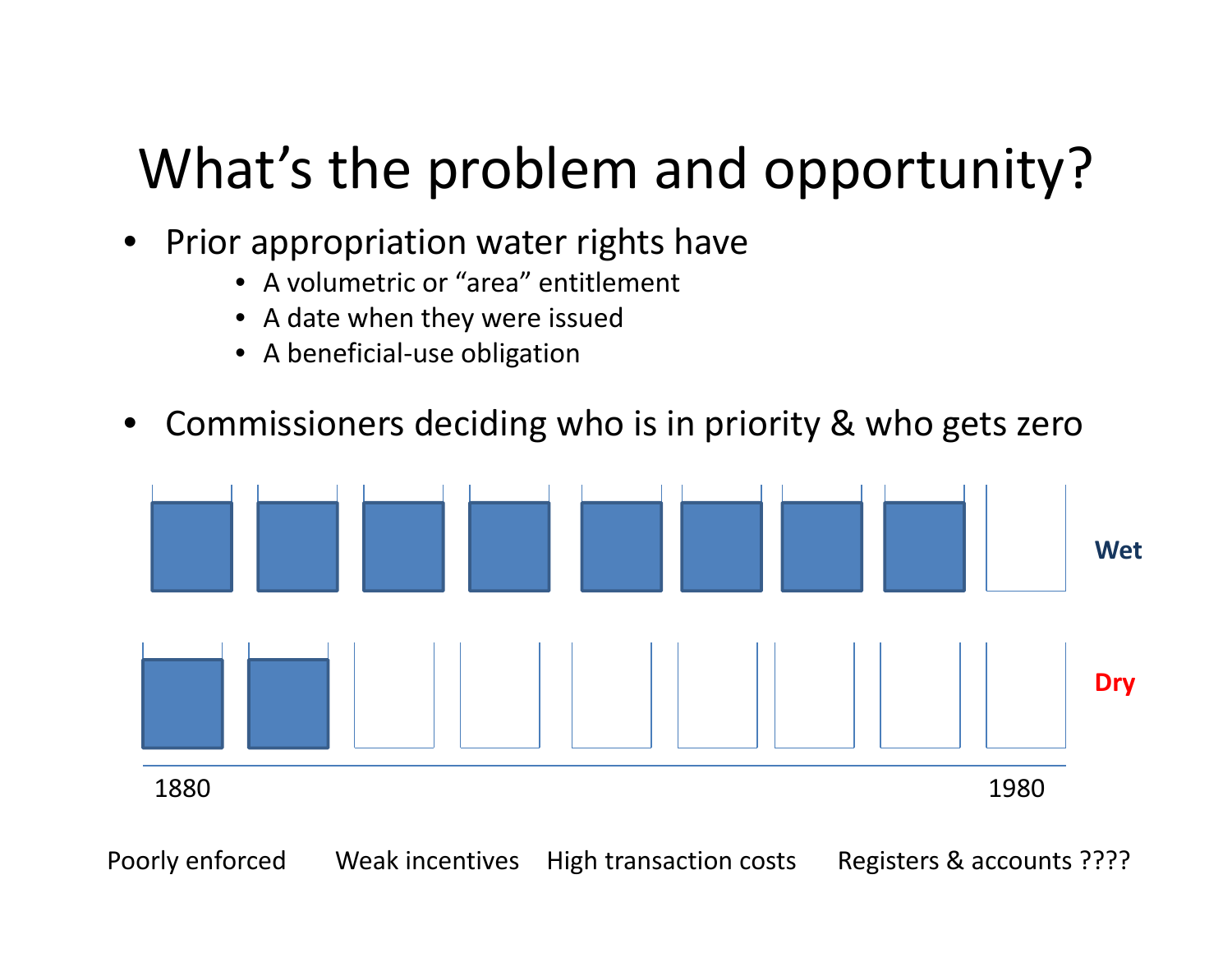#### Water planning & allocation



Not a zero sum $\rightarrow$  although this is the way most people discuss water policy choices.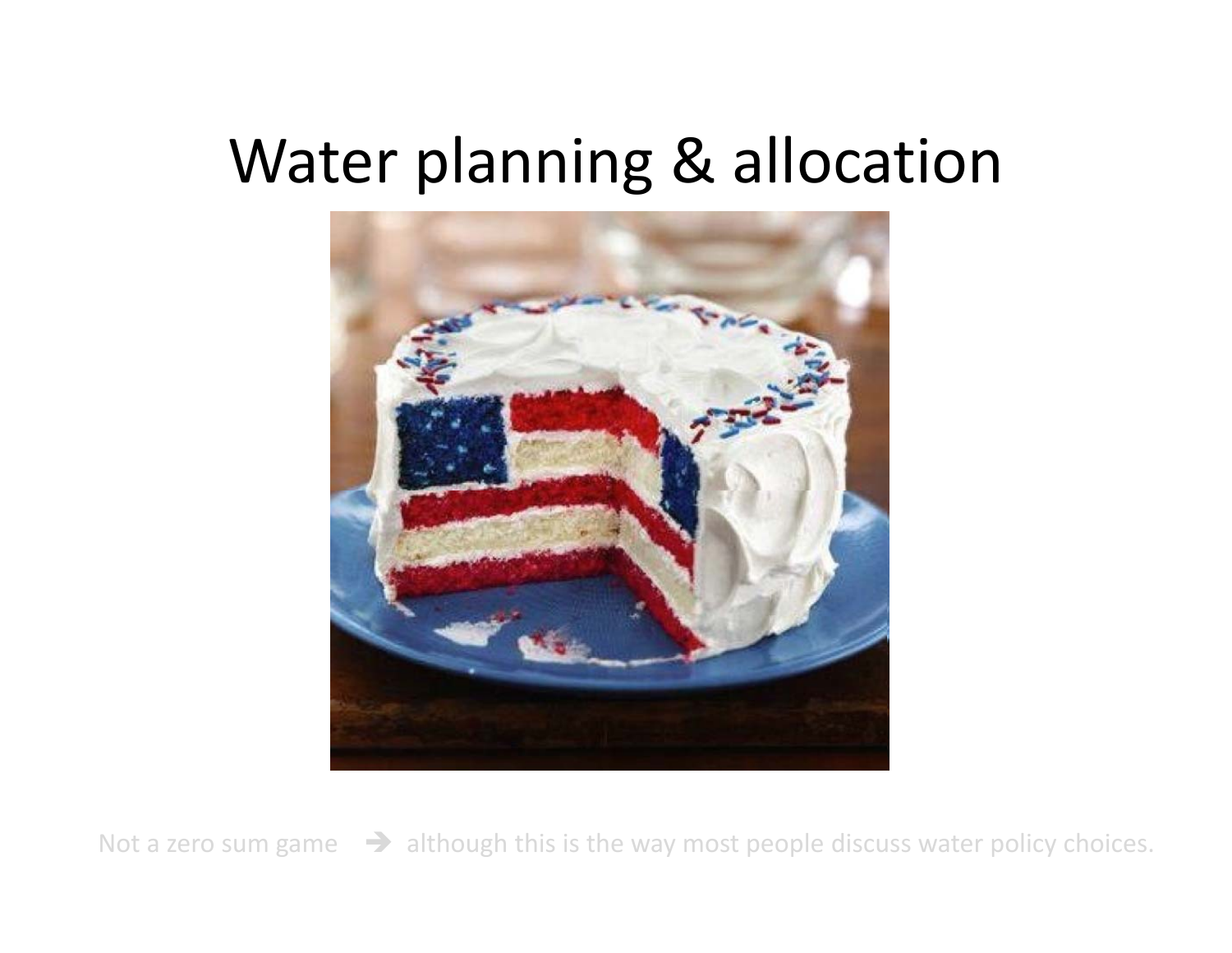# Robust Institutional Design

- $\bullet$  **Robust** (adj.) Said of <sup>a</sup> system that has demonstrated an ability to *recover gracefully* from the whole range of exceptional inputs and situations in <sup>a</sup> given environment.
	- One step below *bulletproof*.
	- Carries the additional connotation of *elegance* in addition to just careful attention to detail.
	- •Compare *smart*, oppose *brittle*.
- $\bullet$  Robust systems
	- Endure without the need to change their foundations.
	- They last for centuries.
	- •Inspire confidence.
	- Produce efficient and politically acceptable outcomes in an ever changing world.
- $\hfill \textcircled{1}$  International experience
	- Money
	- Shares
	- Torrens Title Registers
	- Small expertise based boards
- • Design clues
	- Tinbergen Principle => Unbundle and then unbundle again for dynamic efficiency
	- Coase Theorem => Low transaction costs to expedite adjustment and innovation
	- –Mundell's Assignment Principle => Don't change the function of each instrument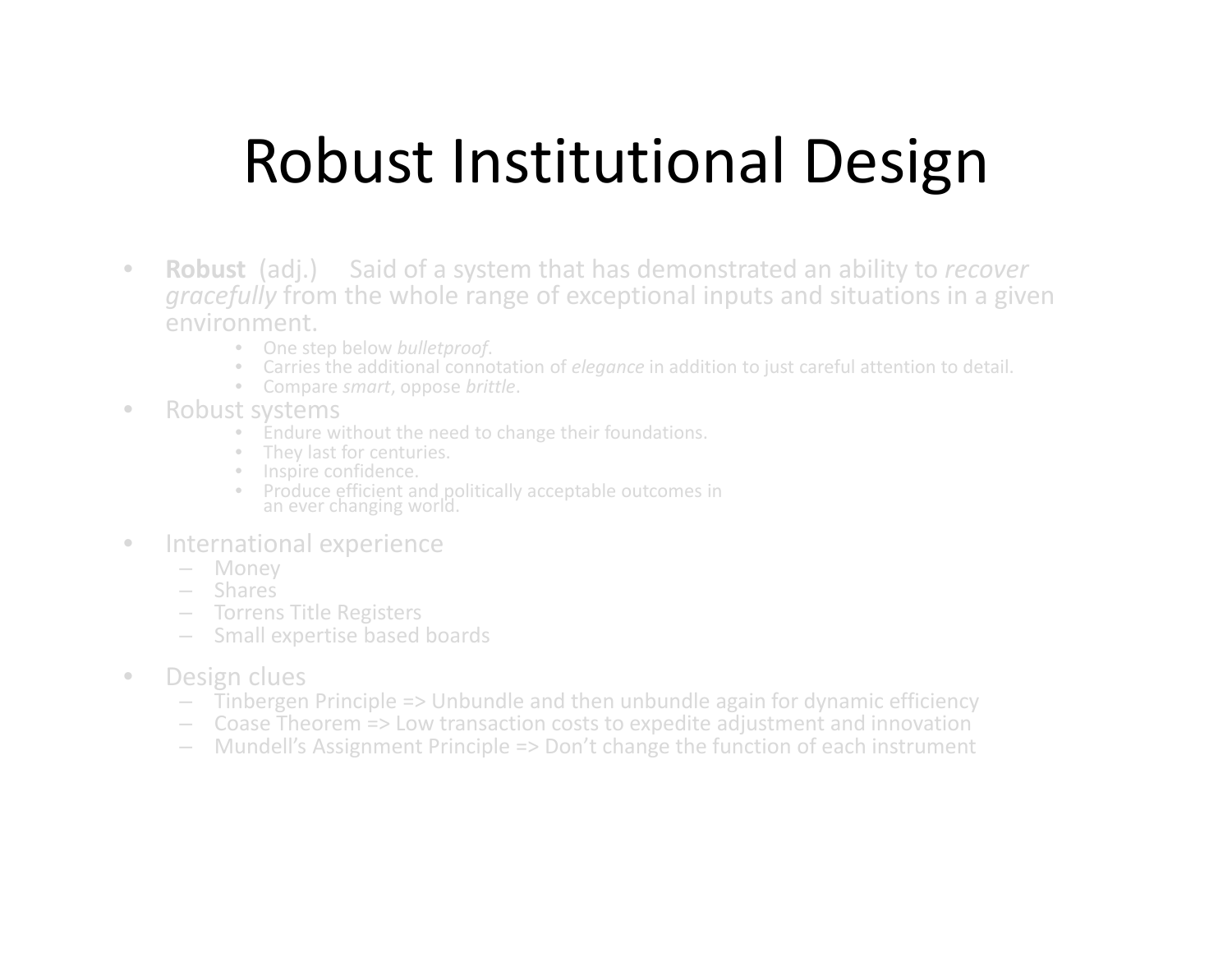#### Improving Water Rights – MDB, Australia



**After Bjornlund & Rossini 2007**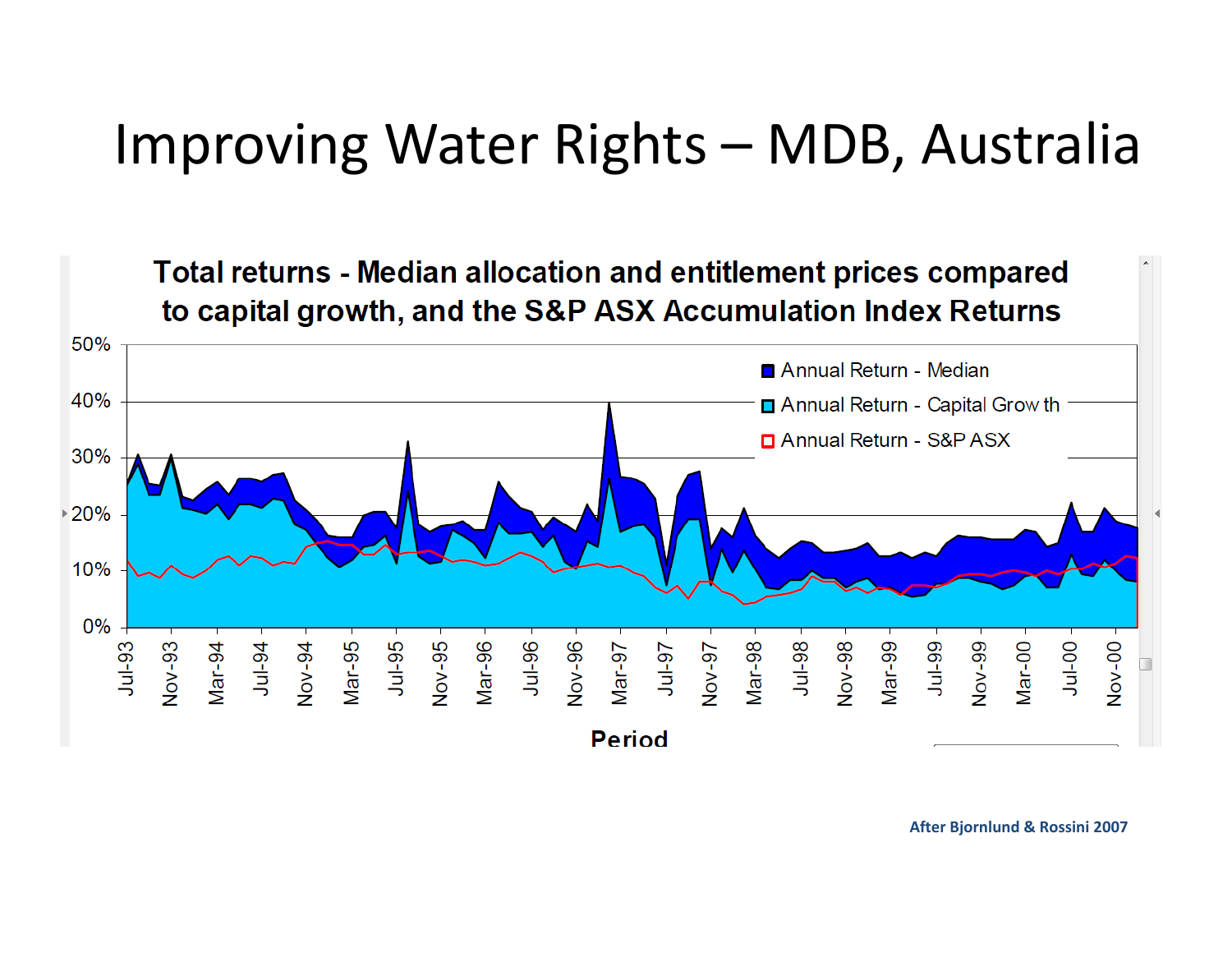## Impact of Long Drought



**After Gooday, ABARE 2011**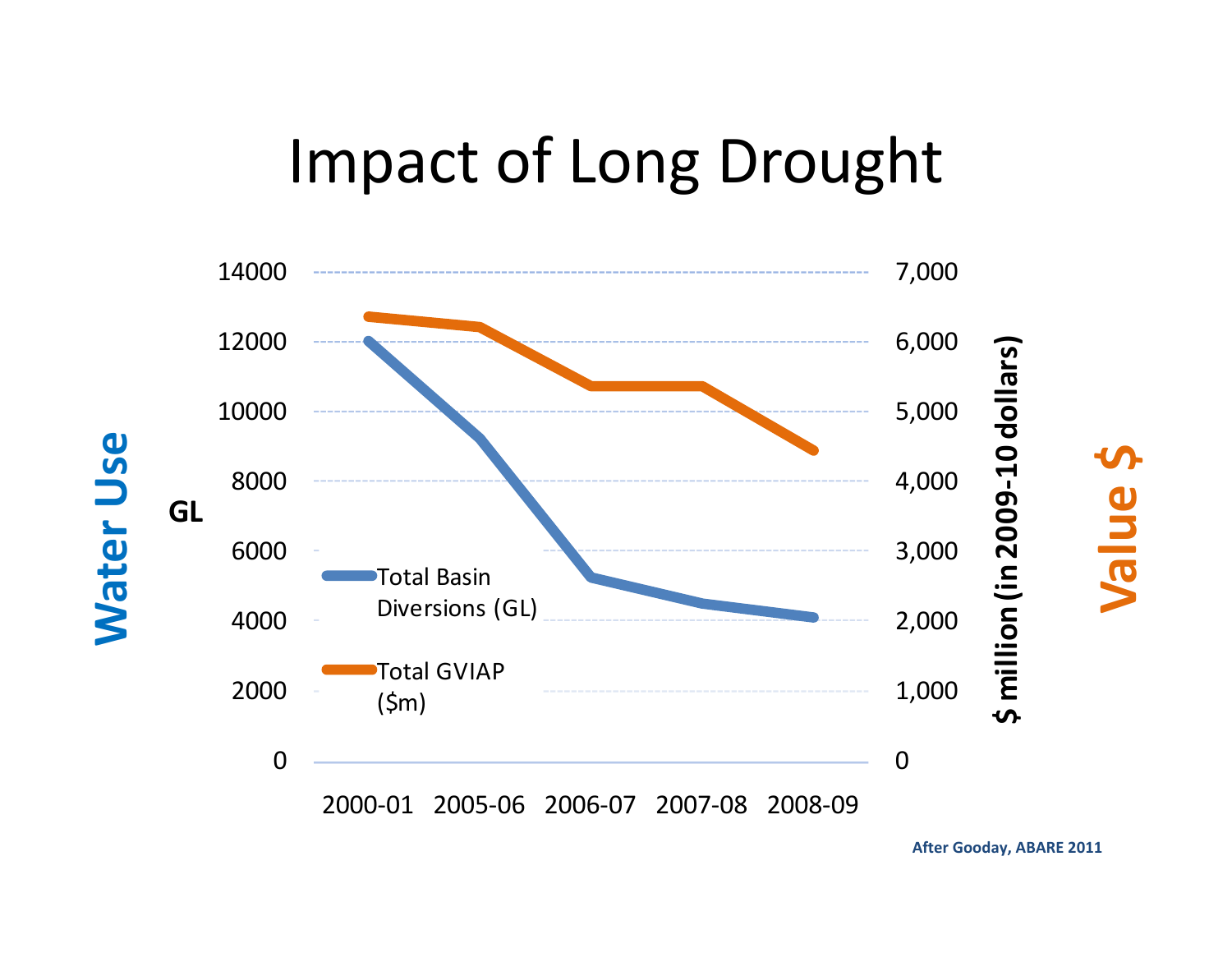# Pilot testing in the West

- Water allocation in USA is inordinately complex.
- A top-down order to move to a new regime must be expected to fail
- It may be possible to design <sup>a</sup> new regime that sufficiently better that <sup>a</sup> significant number of districts and/or water users may decide voluntarily to shift to it.
- The proposition is worth testing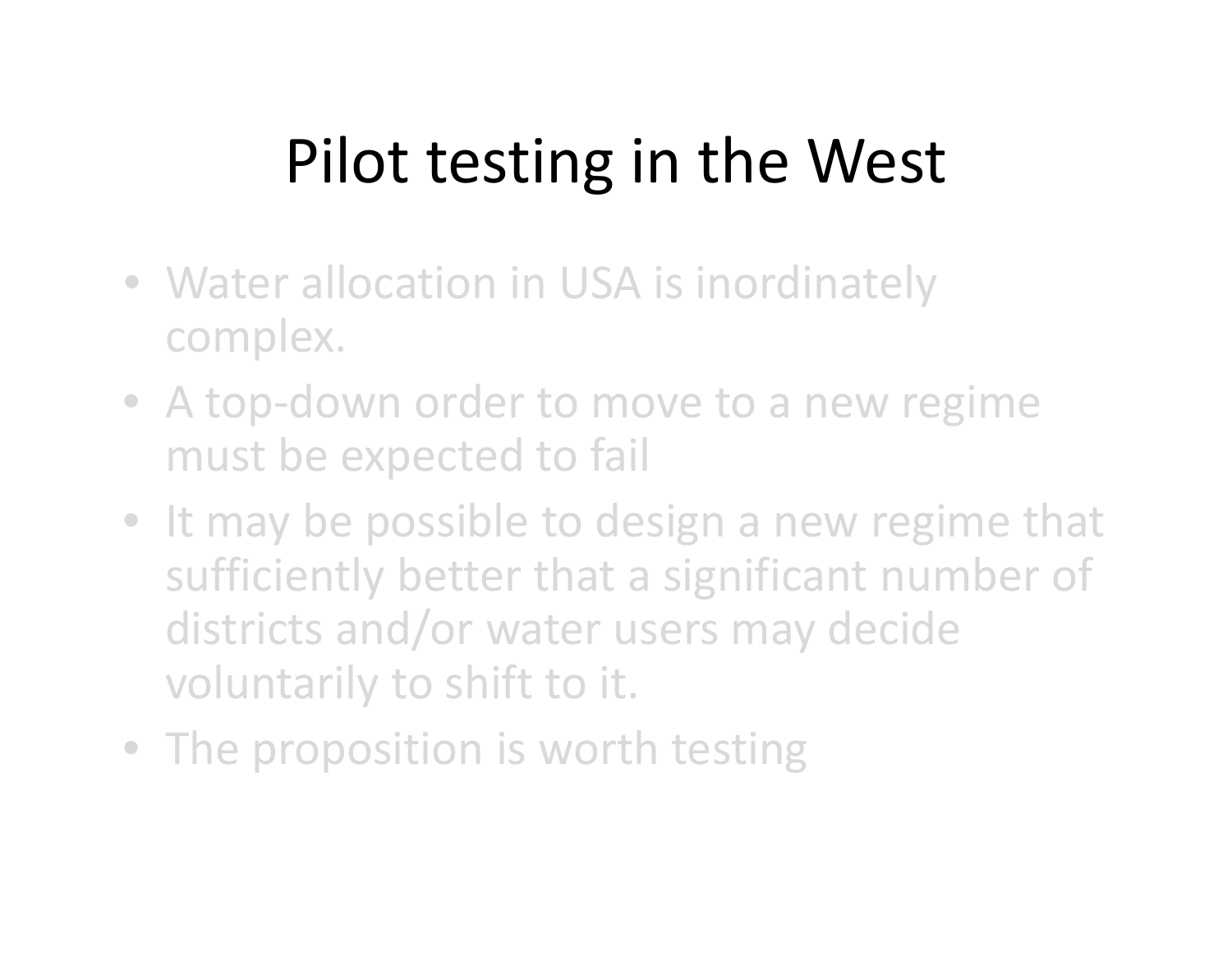# Western Water Blueprint

- 1. Enabling "new" system legislation
- 2. Statutory water‐resource management plans
- 3. Small expertise‐based boards
- 4. An unbundled water‐right regimes
	- –Fungible Shares
	- –- Fungible Allocations
	- –Separate Use Approvals
- 5. Centralized share register
- 6. Bank‐like water accounting systems
- 7. Exit ramp after 5 years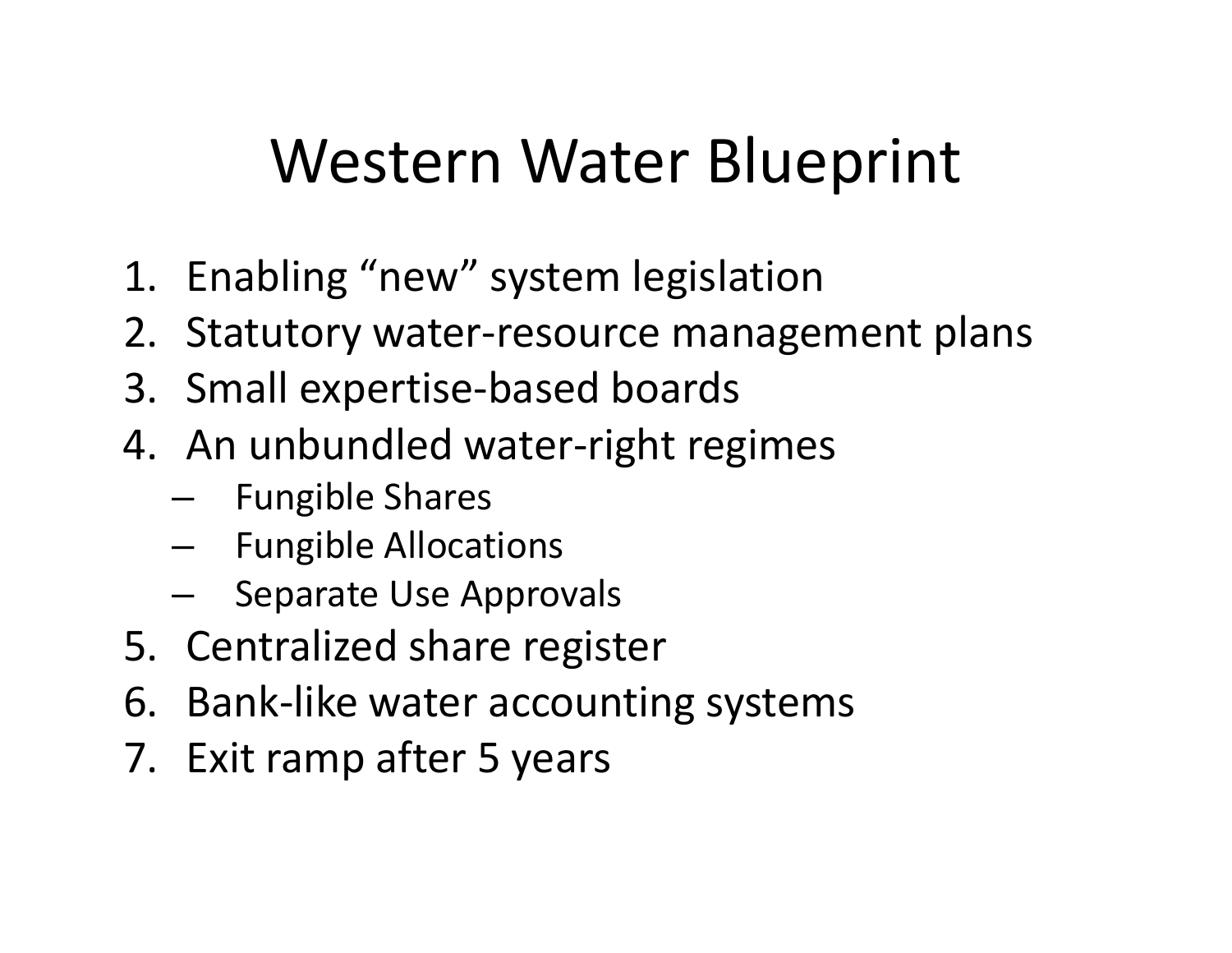#### **Statutory Sharing Plans**

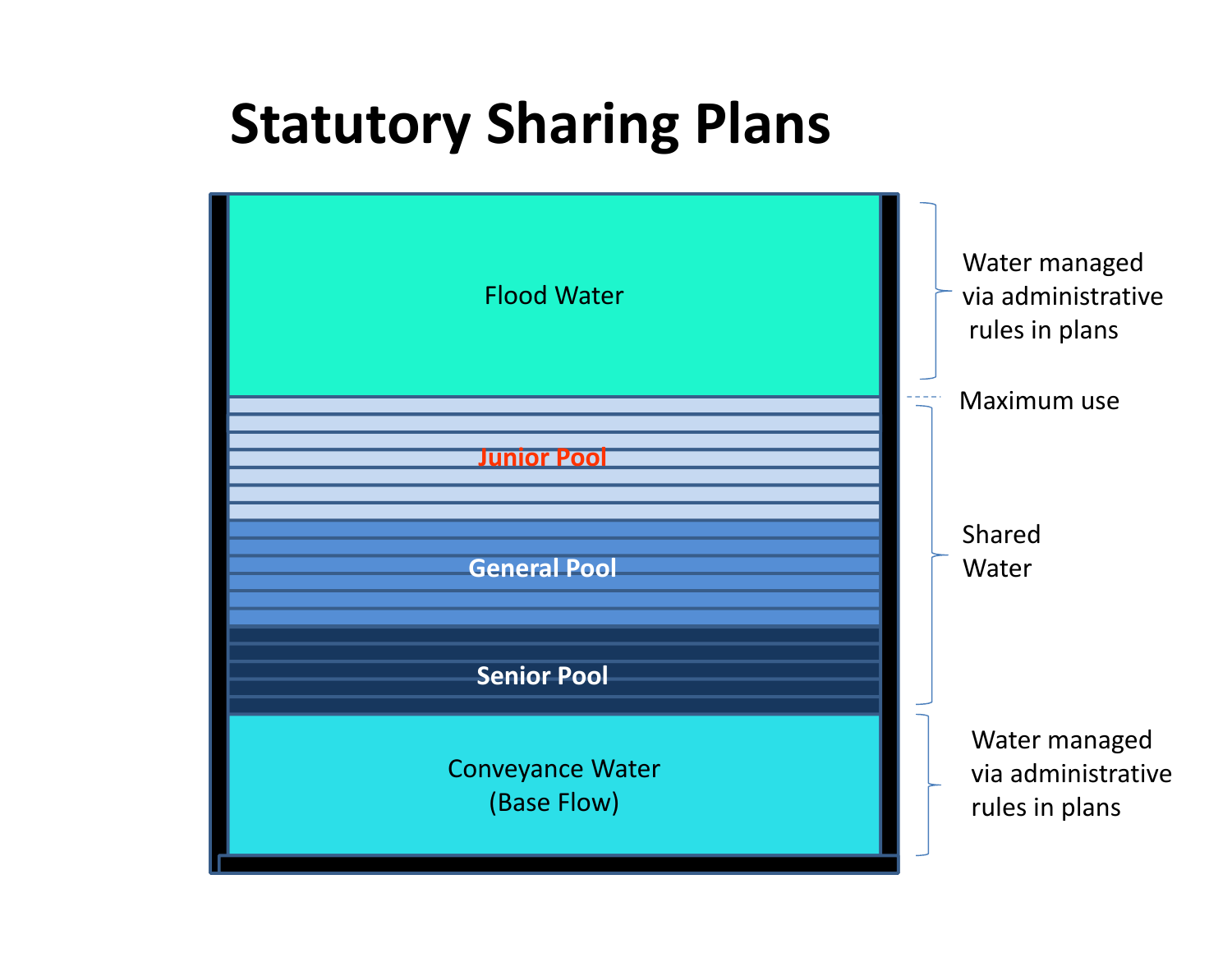# Water registers & accounts

#### **Registers**

- Water share ownership defined in central registers not on bits of paper.
- All shares can be mortgaged!

#### **Water accounts**

- Water allocations made on regular basis
- Allocations credited to water account at time of announcement
- 100% metering required. Use debited as it occurs.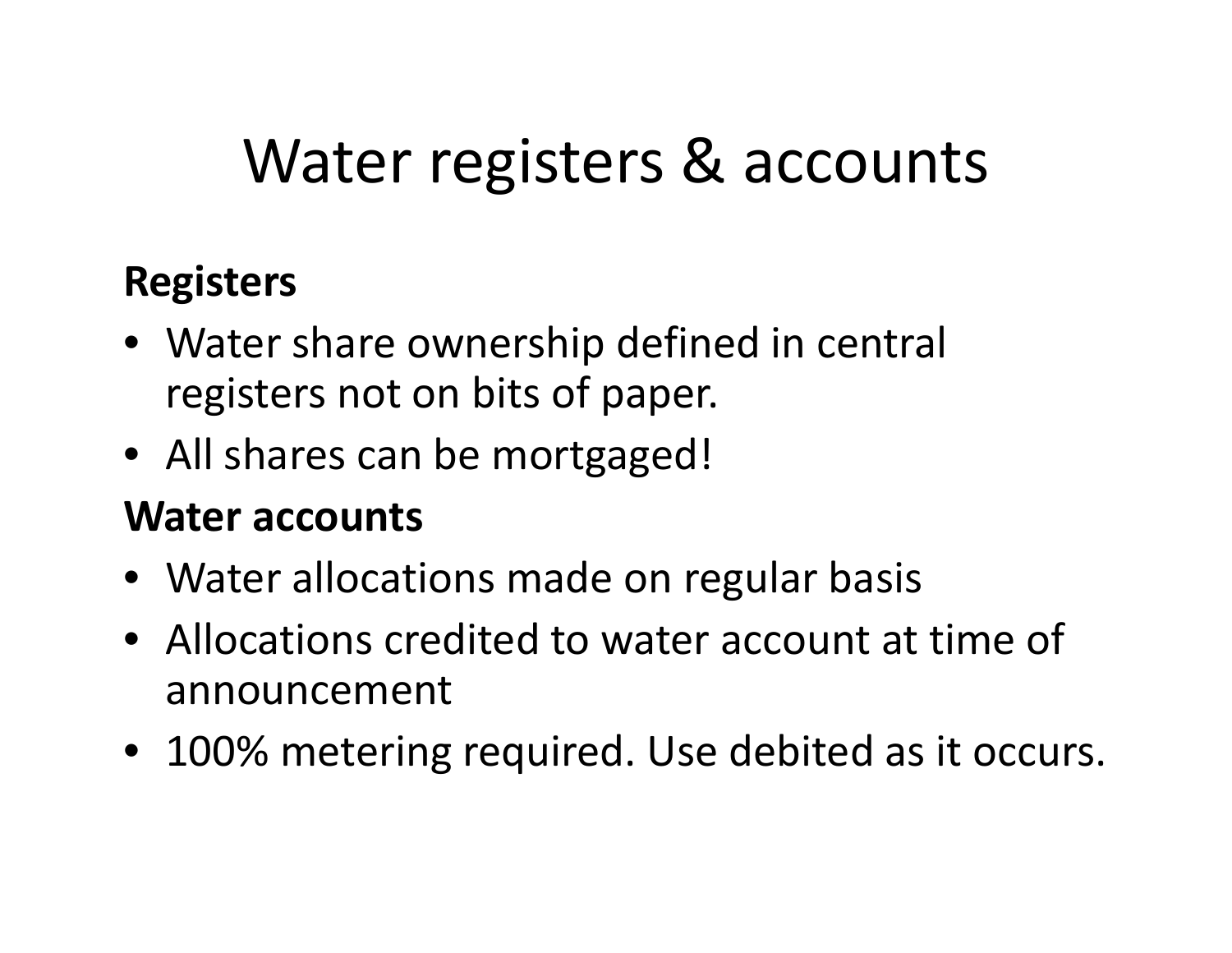# Use approvals

- Site‐specific use conditions
- Must have meter
- Must nominate the meter that use is to be deducted from.
- Trade at very low cost.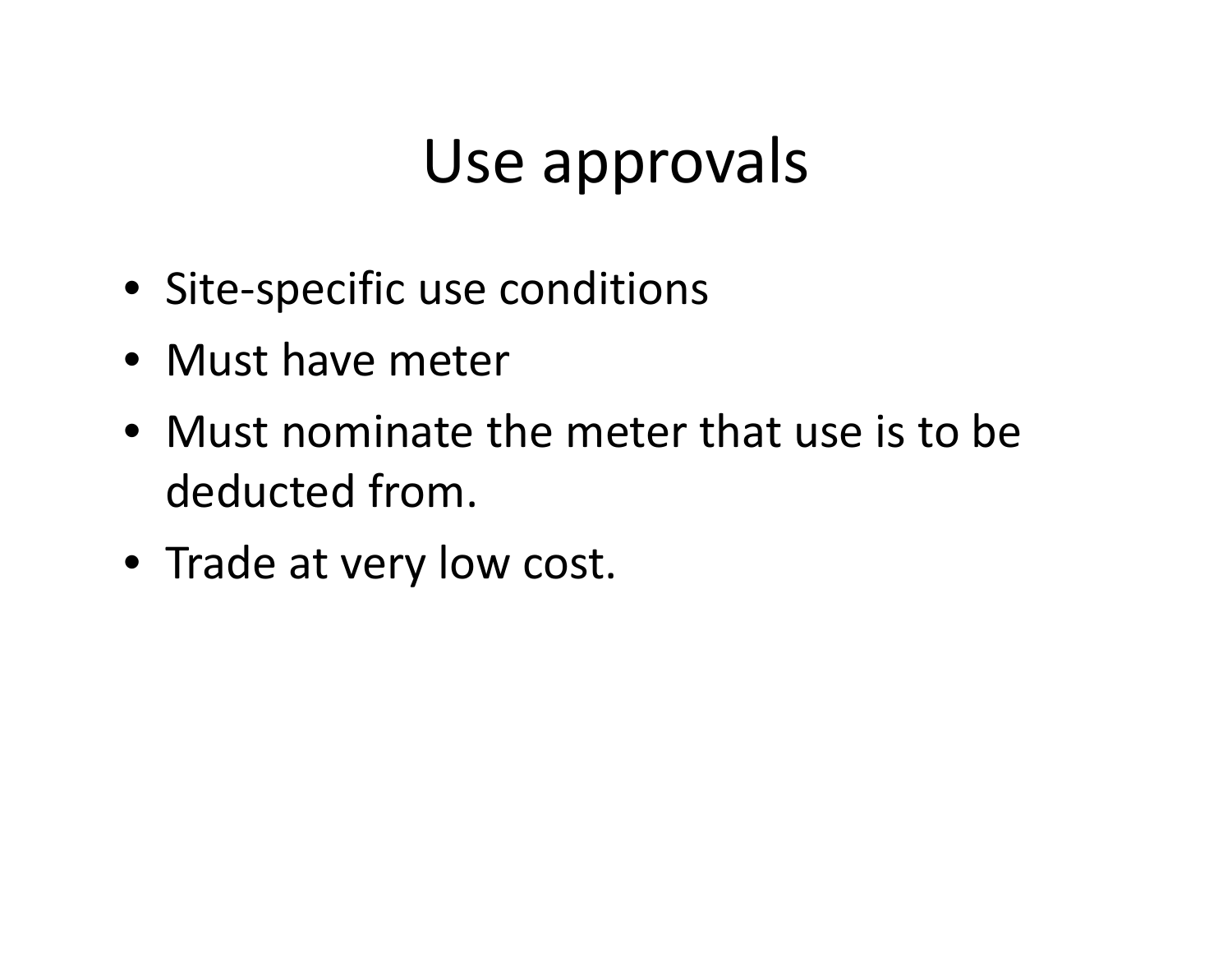### Environmental Water

- Australia is buying and creating environmental water entitlements
- Driving considerable innovation
- More environment per drop!!!!!!!!!!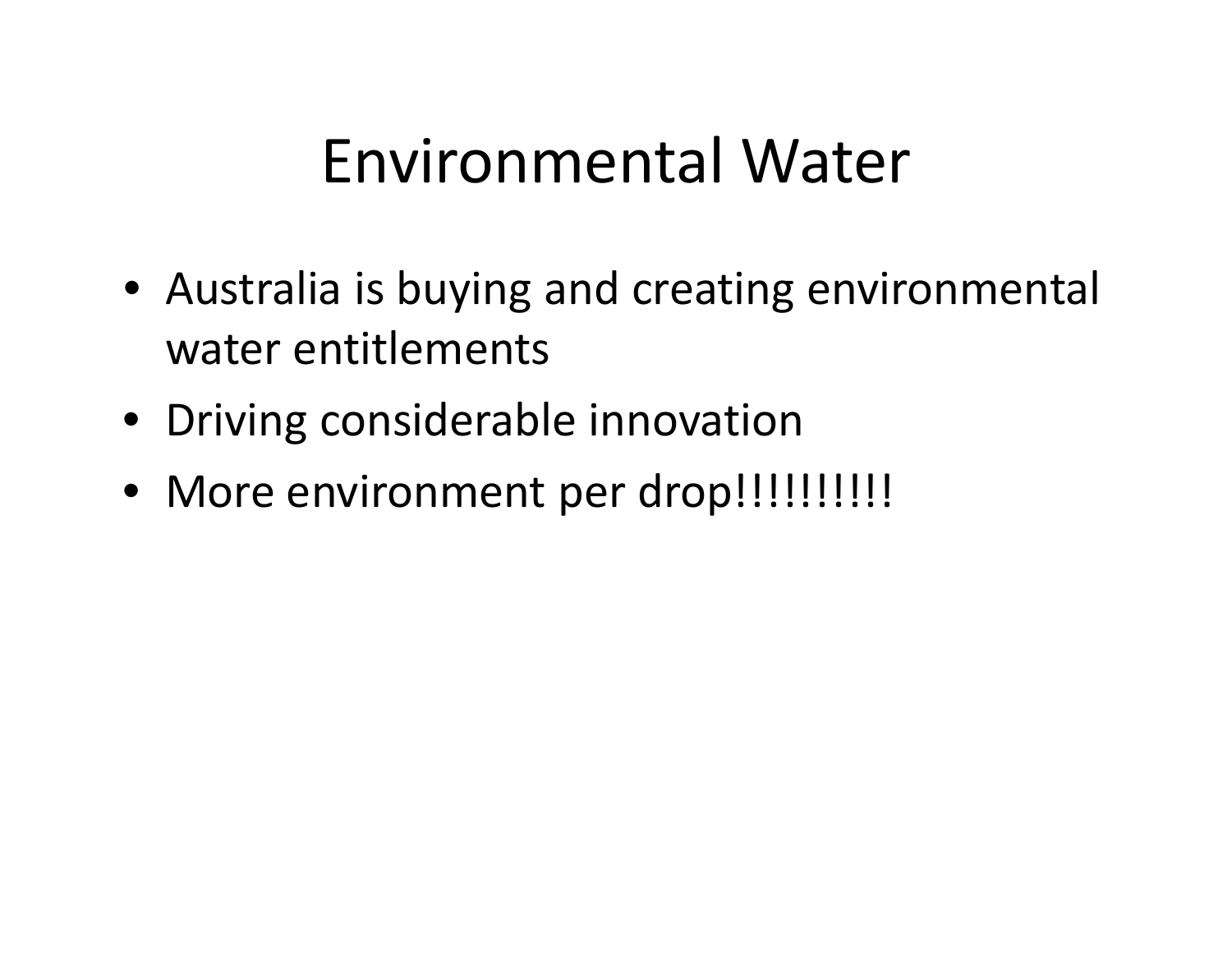# Would the US be better off with robust water sharing regimes?

- Markets coupled with unbundled structures make it easier to keep use within agreed limits.
- Reduce need for structural adjustment
- Easily combined with other policy instruments to control water quality
- Water scarcity needs to be managed!